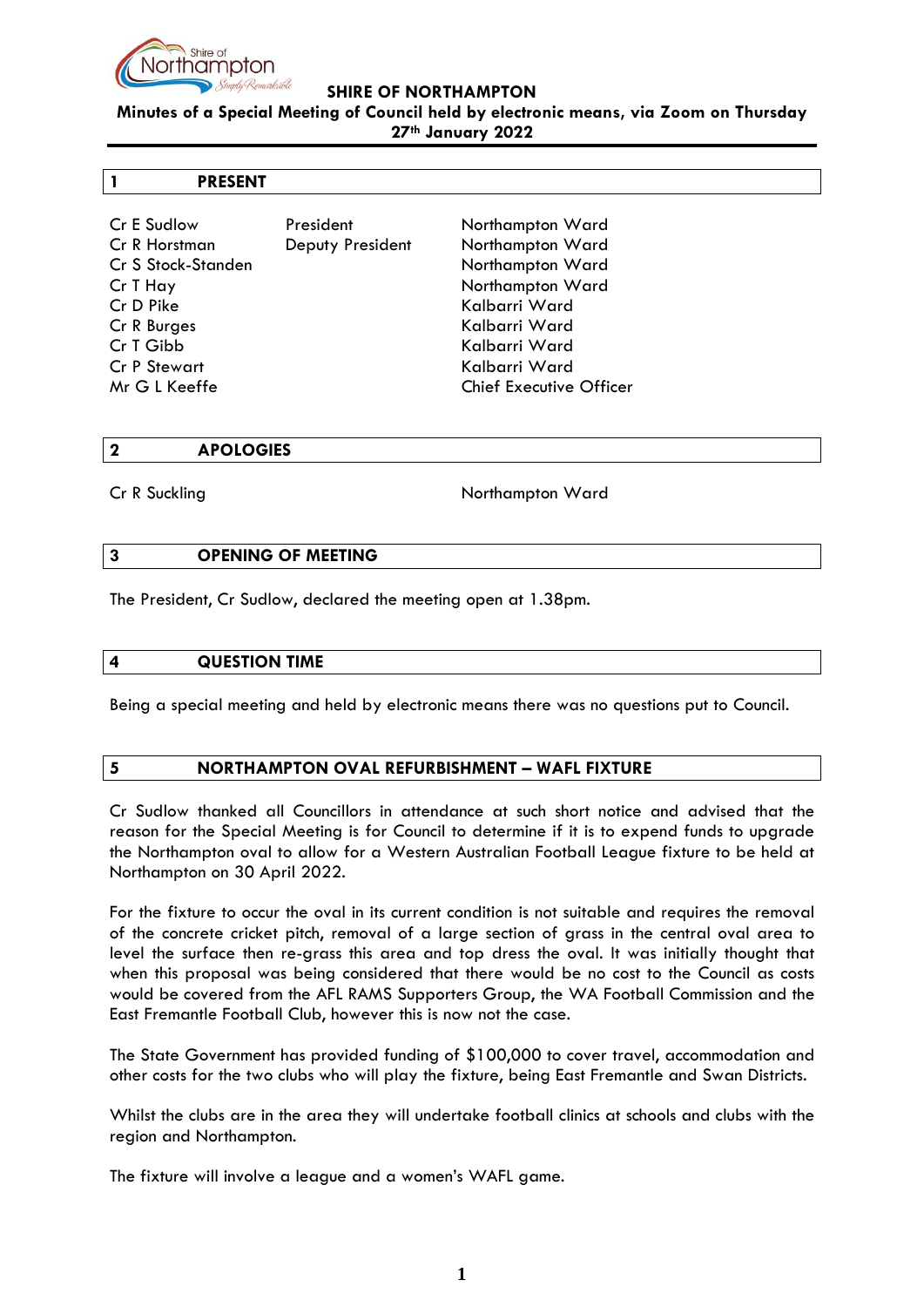

## **SHIRE OF NORTHAMPTON Minutes of a Special Meeting of Council held by electronic means, via Zoom on Thursday 27th January 2022**

The cost to refurbish the oval from a quote supplied is \$54,080. In addition to this cost the Council will also be required to re-instate the cricket pitch, no cost for these works are available however have been requested.

Reason for the urgent Special Meeting today is that this evening the East Fremantle Football Club will be making a final decision if the fixture is to proceed at Northampton or be relocated to a Geraldton oval and is dependant if the Northampton oval refurbishment is to proceed. In addition for the oval refurbishment to occur, the contractor to undertake the works needs to be advised on Friday 28<sup>th</sup> January 2022 to commence the required works to ensure the oval is ready for the 30 April 2022.

The CEO provided the following additional requirements for the fixture:

Possibility of the need to employ a person by Council to help with organising of event in liaison with the WA Football Commission, Great Northern Football League, Northampton Football Club and the East Fremantle Football Club, however this will be minimal due to short time period that person is required for.

There will be a requirement for additional toilets, engagement of security personnel, raised coaches' boxes, scissor lift for WAFL cameraman, 6 x 3m marquee for umpires. The organising committee is responsible for these costs which will be covered by ticket sales to the game.

Management of car parking and crowd placement/control.

CEO also advised that the new RAM Shed will not have commenced construction by this date and therefore the existing concrete pad can be used for additional food/drink areas, seating etc.

Benefits from the event to the Shire and Community:

- Good promotion of the Shire and the Northampton town
- Bring an economical benefit from visitors to the town for the event
- Catalyst for other possible large scale events
- All ticket sales go to the organising committee, which in this case be the Northampton Football Club and other local organisations that the club may use
- A refurbished playing surface to the oval
- New to standard goal and point posts

Risks associated with this proposal are:

- Game could still be cancelled due to playing surface not achieving the required standard for the game
- COVID pandemic could affect the conducting of the game

CEO reported that the WA Football Commission has now confirmed that part of the \$35,000 that the AFL RAMS Supporters Group have contributed to the fixture, \$10,000 of that contribution will now be provided to the Council to assist with the oval upgrade and they are also endeavoring to source other funding to assist the Council.